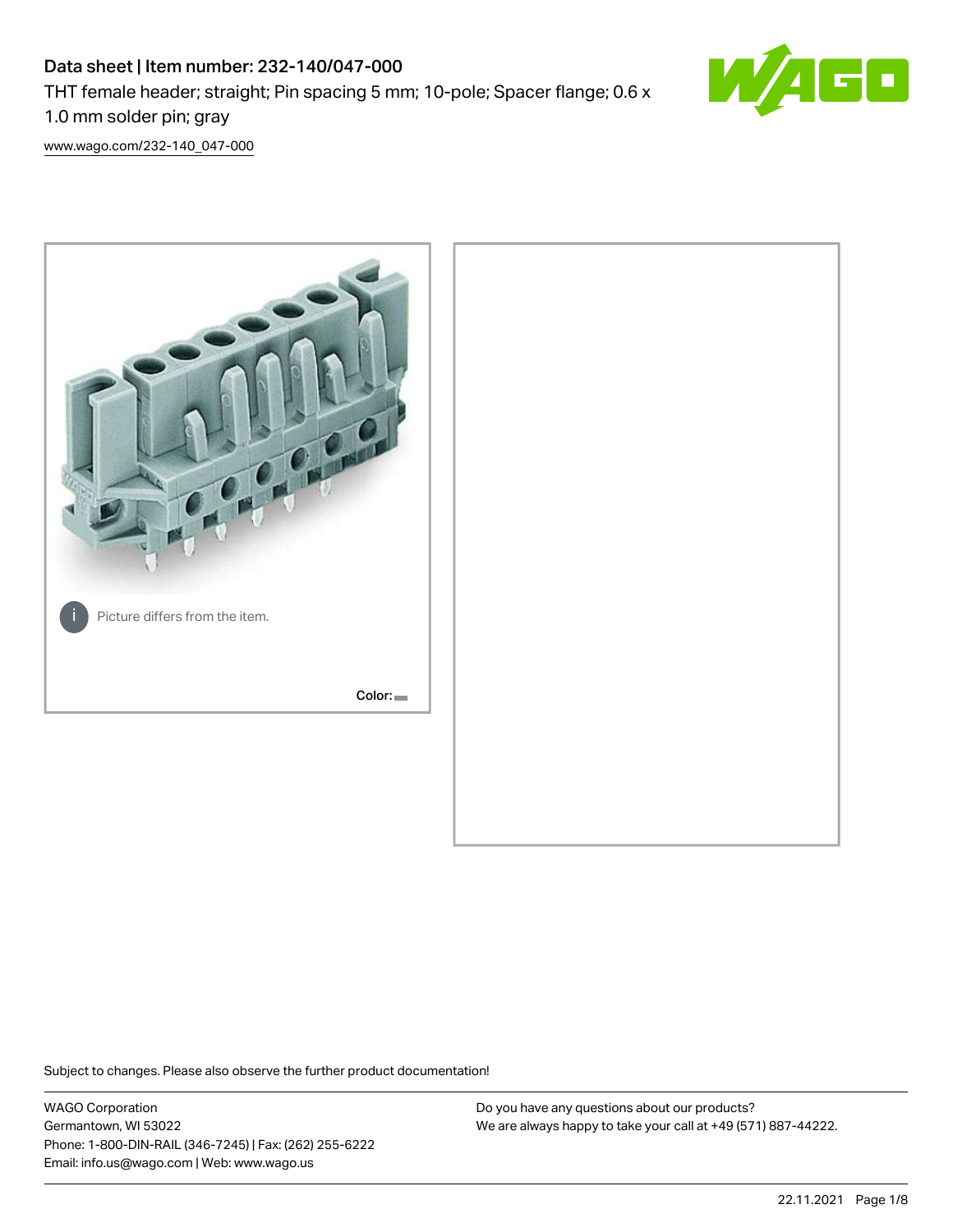



L = pole no. x pin spacing

 $L_1 = L + 3$  mm

 $L_2 = L + 8.8$  mm

 $L_3 = L + 14.8$  mm

2- to 3-pole female connectors – one latch only

# Item description

**Horizontal or vertical PCB mounting via straight or angled solder pins** 

Subject to changes. Please also observe the further product documentation! For board-to-board and board-to-wire connections

WAGO Corporation Germantown, WI 53022 Phone: 1-800-DIN-RAIL (346-7245) | Fax: (262) 255-6222 Email: info.us@wago.com | Web: www.wago.us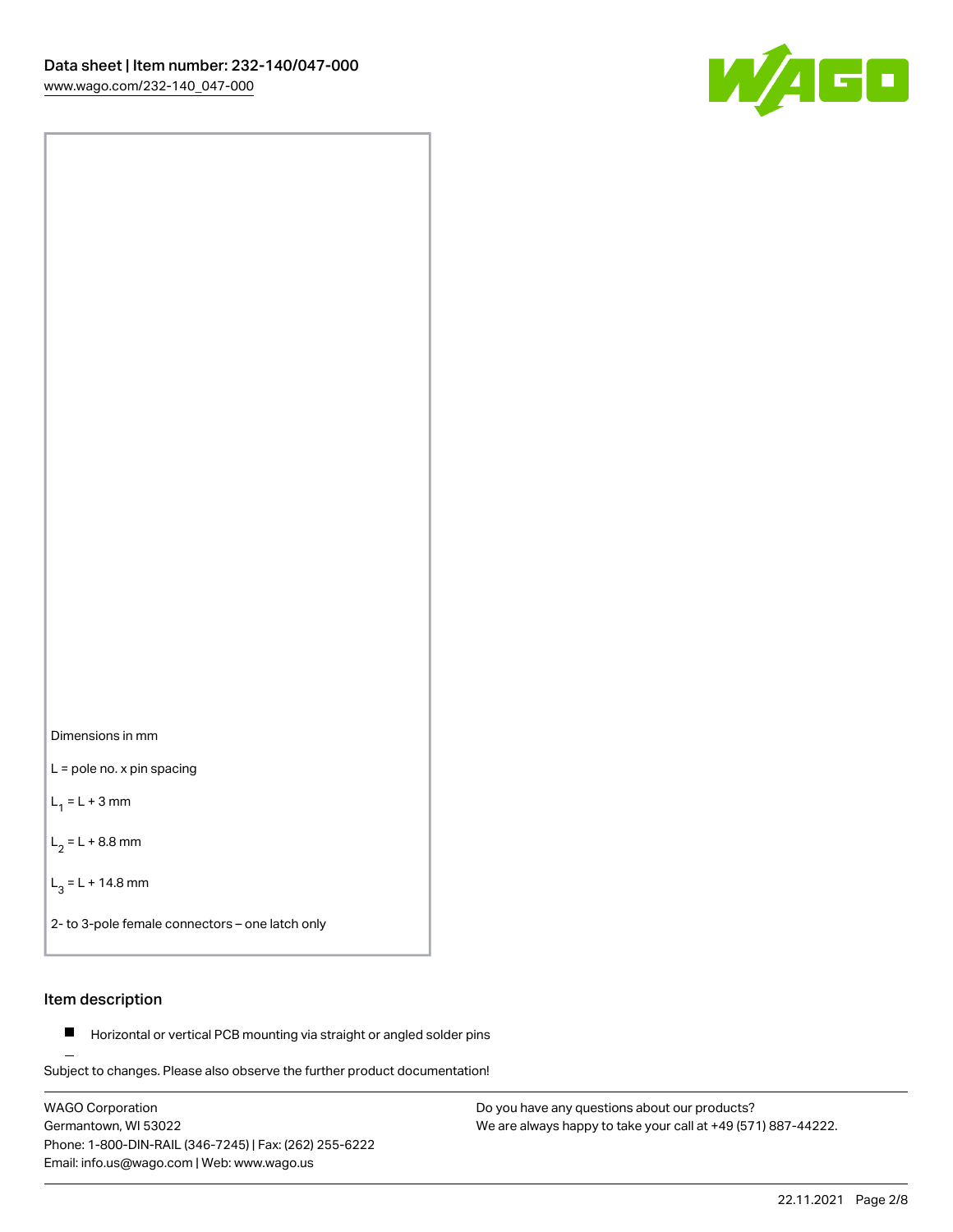

- For board-to-board and board-to-wire connections
- $\blacksquare$ Touch-proof PCB outputs
- $\blacksquare$ Easy-to-identify PCB inputs and outputs
- $\blacksquare$ With coding fingers

# Data **Notes**

| Safety information 1 | The <i>MCS – MULTI CONNECTION SYSTEM</i> includes connectors<br>without breaking capacity in accordance with DIN EN 61984. When<br>used as intended, these connectors must not be connected<br>/disconnected when live or under load. The circuit design should<br>ensure header pins, which can be touched, are not live when<br>unmated. |
|----------------------|--------------------------------------------------------------------------------------------------------------------------------------------------------------------------------------------------------------------------------------------------------------------------------------------------------------------------------------------|
| Variants:            | Other pole numbers<br>3.8 mm pin projection for male headers with straight solder pins<br>Gold-plated or partially gold-plated contact surfaces<br>Other versions (or variants) can be requested from WAGO Sales or<br>configured at https://configurator.wago.com/                                                                        |

# Electrical data

# IEC Approvals

| Ratings per                 | IEC/EN 60664-1                                                        |
|-----------------------------|-----------------------------------------------------------------------|
| Rated voltage (III / 3)     | 320 V                                                                 |
| Rated surge voltage (III/3) | 4 <sub>k</sub> V                                                      |
| Rated voltage (III/2)       | 320 V                                                                 |
| Rated surge voltage (III/2) | 4 <sub>k</sub> V                                                      |
| Nominal voltage (II/2)      | 630 V                                                                 |
| Rated surge voltage (II/2)  | 4 <sub>kV</sub>                                                       |
| Rated current               | 12A                                                                   |
| Legend (ratings)            | $(III / 2)$ $\triangle$ Overvoltage category III / Pollution degree 2 |

# UL Approvals

| Approvals per                  | UL 1059 |
|--------------------------------|---------|
| Rated voltage UL (Use Group B) | 300 V   |
| Rated current UL (Use Group B) | 15 A    |
| Rated voltage UL (Use Group D) | 300 V   |
| Rated current UL (Use Group D) | 10 A    |

Subject to changes. Please also observe the further product documentation!

| <b>WAGO Corporation</b>                                | Do you have any questions about our products?                 |
|--------------------------------------------------------|---------------------------------------------------------------|
| Germantown, WI 53022                                   | We are always happy to take your call at +49 (571) 887-44222. |
| Phone: 1-800-DIN-RAIL (346-7245)   Fax: (262) 255-6222 |                                                               |
| Email: info.us@wago.com   Web: www.wago.us             |                                                               |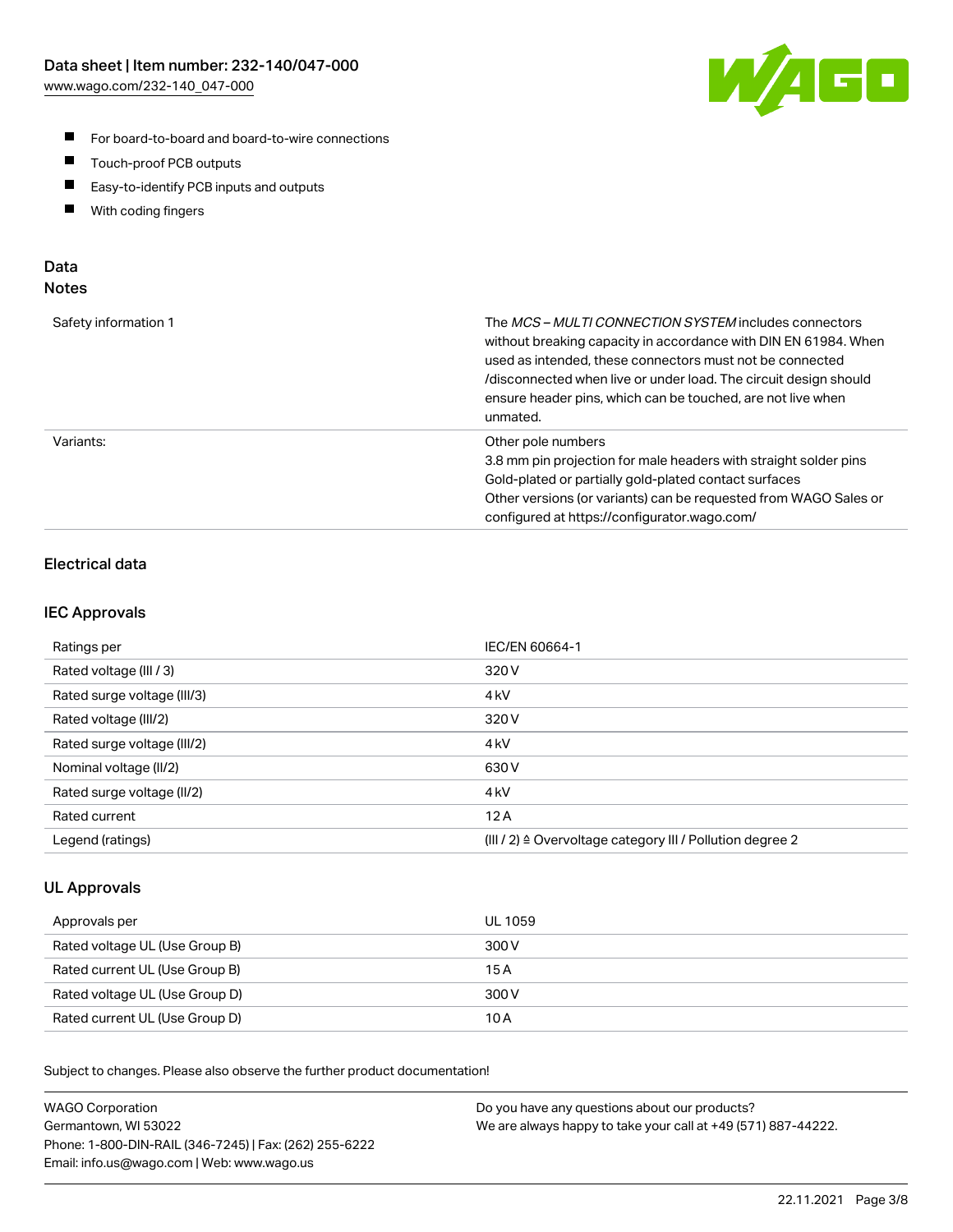

# Ratings per UL

| Rated voltage UL 1977                | COO V<br>ור |
|--------------------------------------|-------------|
| <b>Rated</b><br>UL 1977<br>curront l | _____       |

# CSA Approvals

| Approvals per                   | <b>CSA</b> |
|---------------------------------|------------|
| Rated voltage CSA (Use Group B) | 300 V      |
| Rated current CSA (Use Group B) | 15 A       |
| Rated voltage CSA (Use Group D) | 300 V      |
| Rated current CSA (Use Group D) | 10 A       |

## Connection data

| Total number of potentials |  |
|----------------------------|--|
| Number of connection types |  |
| Number of levels           |  |

## Connection 1

| Number of poles |
|-----------------|
|-----------------|

# Physical data

| Pin spacing                          | 5 mm / 0.197 inch     |
|--------------------------------------|-----------------------|
| Width                                | 64.8 mm / 2.551 inch  |
| Height                               | 23.25 mm / 0.915 inch |
| Height from the surface              | 18.25 mm / 0.719 inch |
| Depth                                | 11.6 mm / 0.457 inch  |
| Solder pin length                    | 5 <sub>mm</sub>       |
| Solder pin dimensions                | $0.6 \times 1$ mm     |
| Drilled hole diameter with tolerance | $1.3$ $(+0.1)$ mm     |

# Mechanical data

| Mounting type | Mounting flange             |
|---------------|-----------------------------|
| Mounting type | Flush feed-through mounting |
|               | Panel mounting              |

Subject to changes. Please also observe the further product documentation!

| <b>WAGO Corporation</b>                                | Do you have any questions about our products?                 |
|--------------------------------------------------------|---------------------------------------------------------------|
| Germantown, WI 53022                                   | We are always happy to take your call at +49 (571) 887-44222. |
| Phone: 1-800-DIN-RAIL (346-7245)   Fax: (262) 255-6222 |                                                               |
| Email: info.us@wago.com   Web: www.wago.us             |                                                               |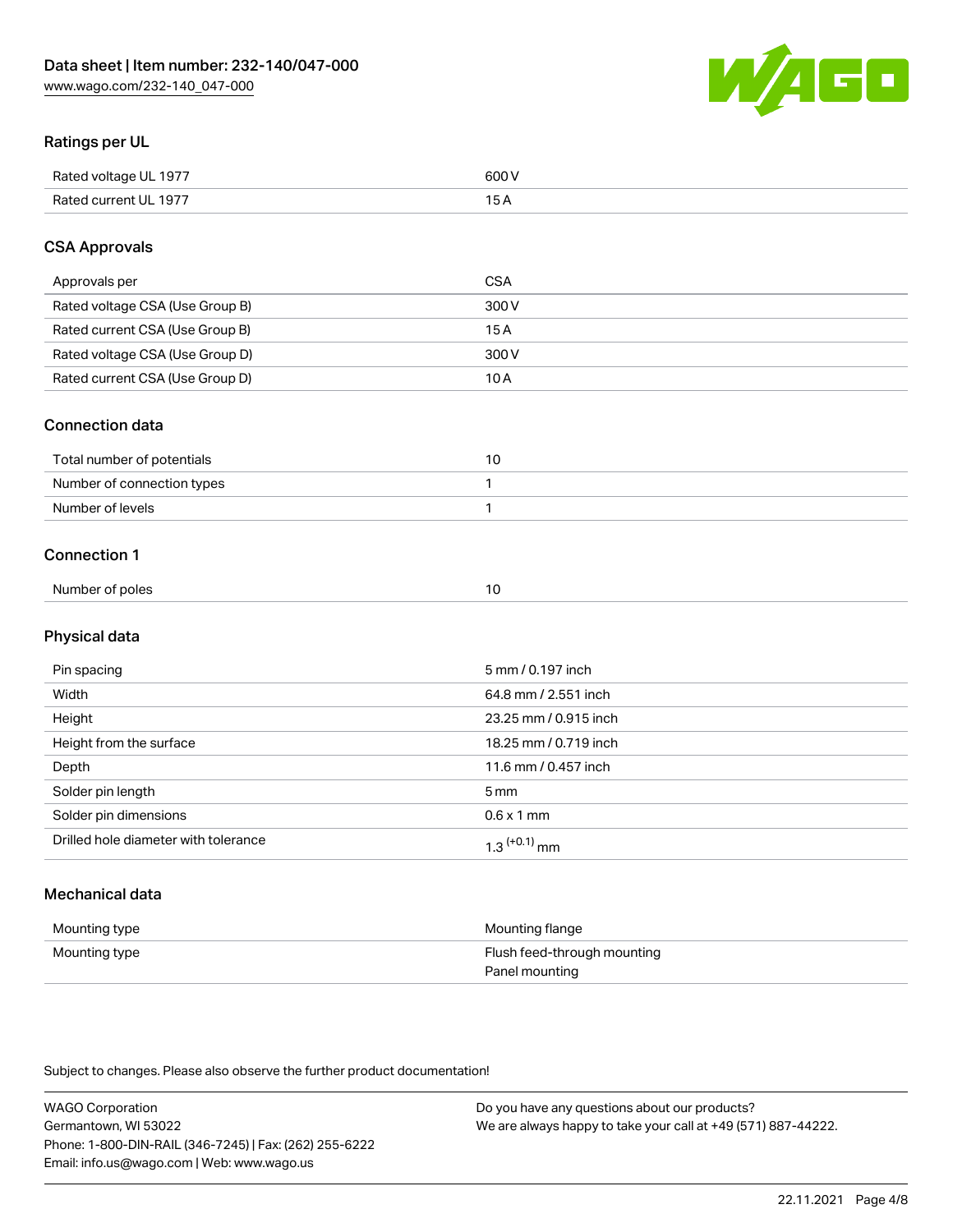

#### Plug-in connection

| Contact type (pluggable connector) | Female header |
|------------------------------------|---------------|
| Connector (connection type)        | for PCB       |
| Mismating protection               | No            |
| Mating direction to the PCB        | 90°           |

# PCB contact

| PCB Contact                         | THT                                        |
|-------------------------------------|--------------------------------------------|
| Solder pin arrangement              | over the entire female connector (in-line) |
| Number of solder pins per potential |                                            |

#### Material data

| Color                       | gray              |
|-----------------------------|-------------------|
| Material group              |                   |
| Insulation material         | Polyamide (PA66)  |
| Flammability class per UL94 | V <sub>0</sub>    |
| Contact material            | Copper alloy      |
| Contact plating             | tin-plated        |
| Fire load                   | 0.19MJ            |
| Weight                      | 10.2 <sub>g</sub> |

#### Environmental requirements

| Limit temperature range | -60  +85 °C |
|-------------------------|-------------|
|-------------------------|-------------|

## Commercial data

| Product Group         | 3 (Multi Conn. System) |
|-----------------------|------------------------|
| PU (SPU)              | 25 Stück               |
| Packaging type        | box                    |
| Country of origin     | DE                     |
| <b>GTIN</b>           | 4044918875110          |
| Customs tariff number | 8536694040             |

# Approvals / Certificates

#### Country specific Approvals

**Certificate** 

Subject to changes. Please also observe the further product documentation!

WAGO Corporation Germantown, WI 53022 Phone: 1-800-DIN-RAIL (346-7245) | Fax: (262) 255-6222 Email: info.us@wago.com | Web: www.wago.us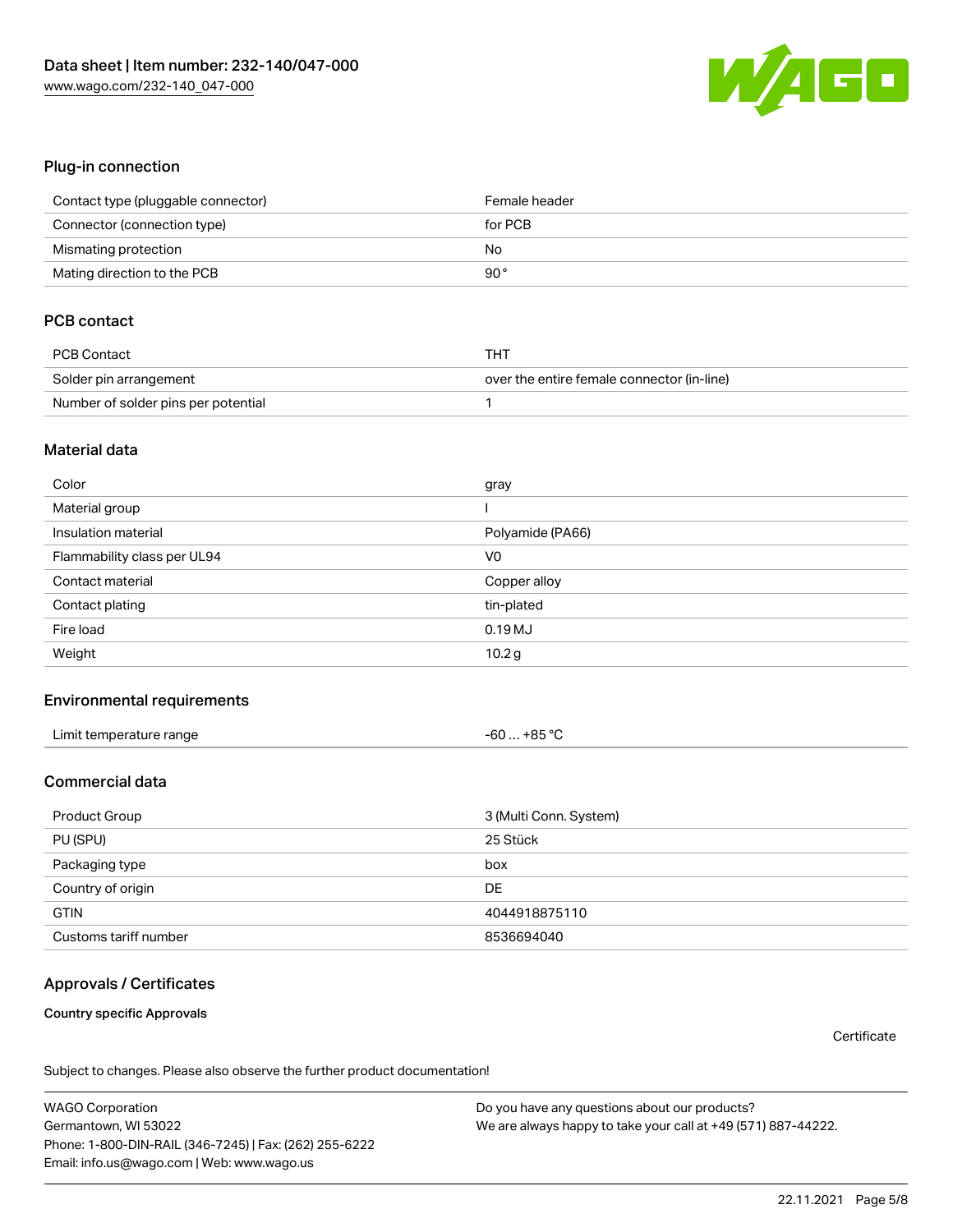[www.wago.com/232-140\\_047-000](http://www.wago.com/232-140_047-000)



| Logo | Approval                               | <b>Additional Approval Text</b> | name    |
|------|----------------------------------------|---------------------------------|---------|
| Ж    | <b>CSA</b><br>DEKRA Certification B.V. | C22.2                           | 1466354 |

#### Ship Approvals

|                     |                             |                                 | Certificate |
|---------------------|-----------------------------|---------------------------------|-------------|
| Logo                | Approval                    | <b>Additional Approval Text</b> | name        |
| ABS.                | <b>ABS</b>                  | $\overline{\phantom{a}}$        | $19 -$      |
|                     | American Bureau of Shipping |                                 | HG15869876- |
|                     |                             |                                 | <b>PDA</b>  |
|                     | BV                          | IEC 60998                       | 11915/D0 BV |
|                     | Bureau Veritas S.A.         |                                 |             |
| <b>BUREAU</b>       |                             |                                 |             |
| <b>UL-Approvals</b> |                             |                                 |             |
|                     |                             |                                 | Certificate |
| Logo                | Approval                    | <b>Additional Approval Text</b> | name        |

| Luyu | <b>Apploval</b>                             | <b>AUGILIOLIAI APPLOVAL LEAL</b> | <b>Hallle</b> |
|------|---------------------------------------------|----------------------------------|---------------|
| Э.   | UL<br>Underwriters Laboratories Inc.        | <b>UL 1059</b>                   | E45172        |
| D    | <b>UR</b><br>Underwriters Laboratories Inc. | <b>UL 1977</b>                   | E45171        |

# Counterpart



Item no.231-610 nem 10.231-610<br>Male connector; 10-pole; Pin spacing 5 mm; gray [www.wago.com/231-610](https://www.wago.com/231-610)

#### Optional accessories

Testing accessories

Testing accessories

Item no.: 231-661

Test plugs for female connectors; for 5 mm and 5.08 mm pin spacing; 2,50 mm²; light gray [www.wago.com/231-661](http://www.wago.com/231-661)

Subject to changes. Please also observe the further product documentation!

WAGO Corporation Germantown, WI 53022 Phone: 1-800-DIN-RAIL (346-7245) | Fax: (262) 255-6222 Email: info.us@wago.com | Web: www.wago.us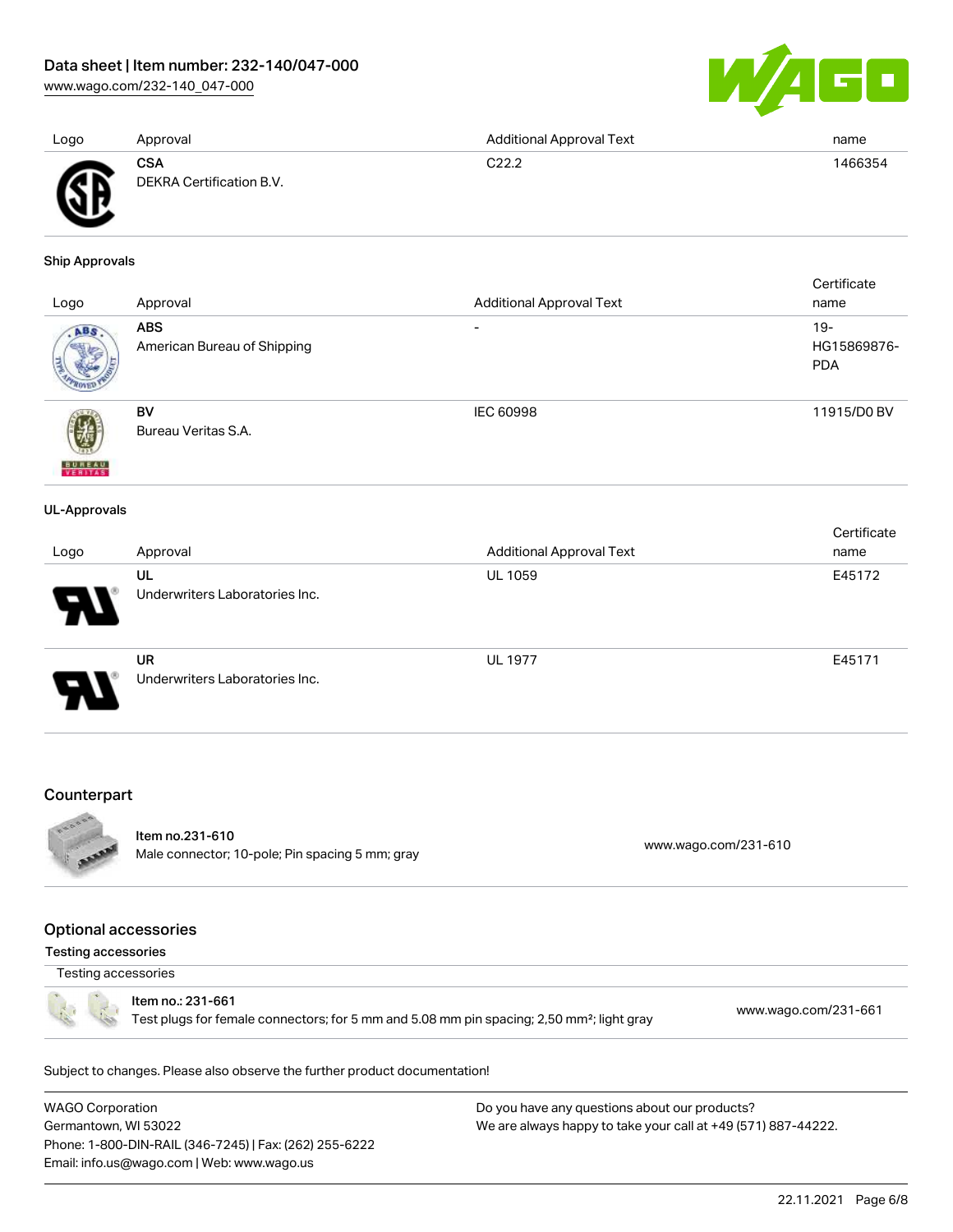

# Downloads **Documentation**

|                          | <b>Additional Information</b><br>Technical explanations                                                                                                                | 2019 Apr 3 | pdf<br>2.0 MB | Download |
|--------------------------|------------------------------------------------------------------------------------------------------------------------------------------------------------------------|------------|---------------|----------|
|                          |                                                                                                                                                                        |            |               |          |
| <b>CAD</b> files         |                                                                                                                                                                        |            |               |          |
| <b>PCB Design</b>        |                                                                                                                                                                        |            |               |          |
|                          | Symbol and Footprint 232-140/047-000                                                                                                                                   |            | URL           | Download |
|                          | CAx data for your PCB design, consisting of "schematic symbols and PCB footprints",<br>allow easy integration of the WAGO component into your development environment. |            |               |          |
|                          | Supported formats:                                                                                                                                                     |            |               |          |
| П                        | Accel EDA 14 & 15                                                                                                                                                      |            |               |          |
| П                        | Altium 6 to current version                                                                                                                                            |            |               |          |
| ш                        | Cadence Allegro                                                                                                                                                        |            |               |          |
| П                        | DesignSpark                                                                                                                                                            |            |               |          |
| ш                        | Eagle Libraries                                                                                                                                                        |            |               |          |
| П                        | KiCad                                                                                                                                                                  |            |               |          |
| п                        | Mentor Graphics BoardStation                                                                                                                                           |            |               |          |
| ш                        | Mentor Graphics Design Architect                                                                                                                                       |            |               |          |
| ш                        | Mentor Graphics Design Expedition 99 and 2000                                                                                                                          |            |               |          |
| ш                        | OrCAD 9.X PCB and Capture                                                                                                                                              |            |               |          |
| $\overline{\phantom{a}}$ | PADS PowerPCB 3, 3.5, 4.X, and 5.X                                                                                                                                     |            |               |          |
| п                        | PADS PowerPCB and PowerLogic 3.0                                                                                                                                       |            |               |          |
| П                        | PCAD 2000, 2001, 2002, 2004, and 2006                                                                                                                                  |            |               |          |
| п                        | Pulsonix 8.5 or newer                                                                                                                                                  |            |               |          |
| Ш                        | <b>STL</b>                                                                                                                                                             |            |               |          |
|                          | 3D STEP                                                                                                                                                                |            |               |          |
|                          | TARGET 3001!                                                                                                                                                           |            |               |          |
|                          | View Logic ViewDraw                                                                                                                                                    |            |               |          |
|                          | Quadcept                                                                                                                                                               |            |               |          |
|                          | Zuken CadStar 3 and 4                                                                                                                                                  |            |               |          |
| ш                        | Zuken CR-5000 and CR-8000                                                                                                                                              |            |               |          |
|                          | PCB Component Libraries (EDA), PCB CAD Library Ultra Librarian                                                                                                         |            |               |          |
|                          | Subject to changes. Please also observe the further product documentation!                                                                                             |            |               |          |